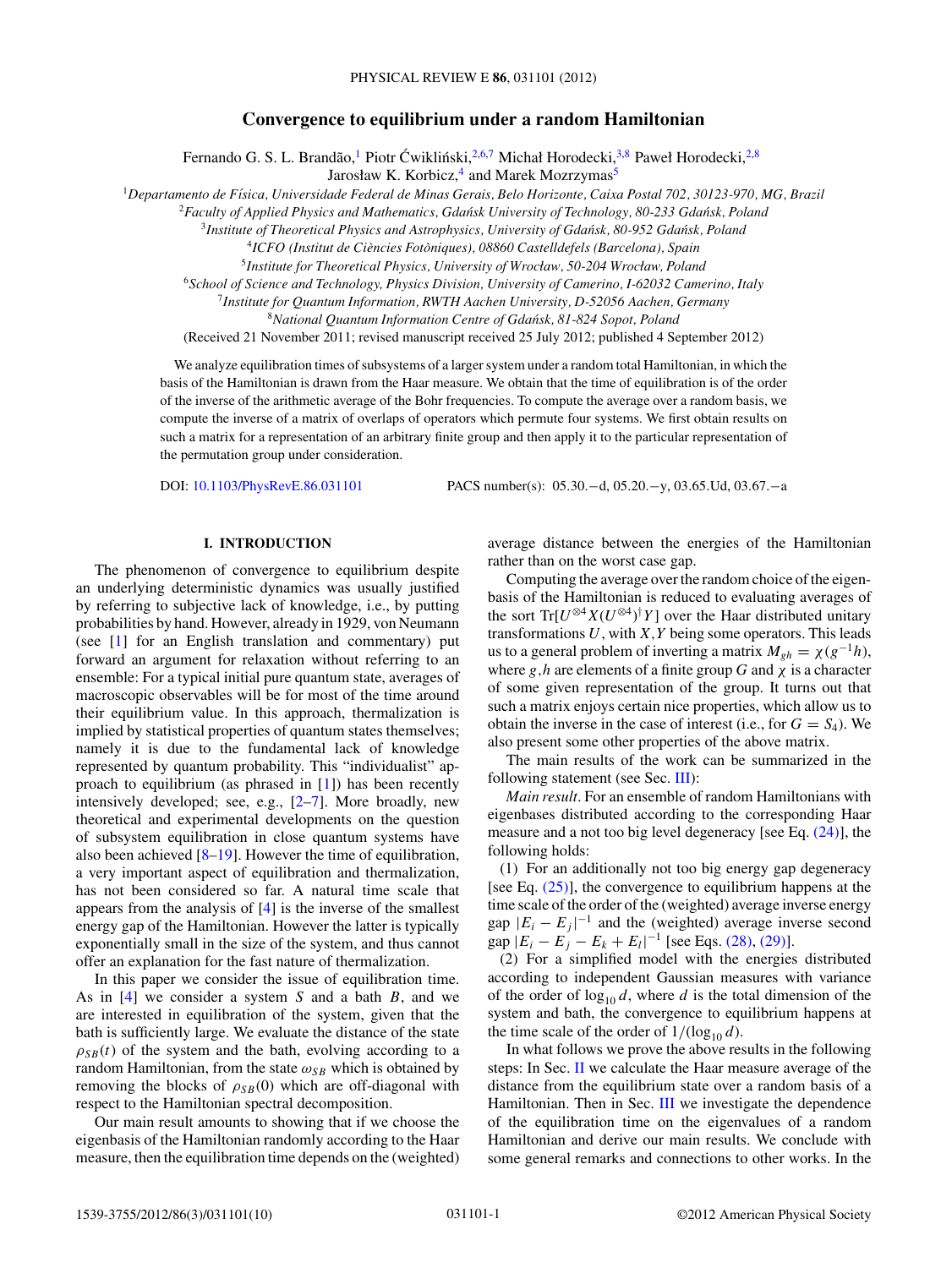<span id="page-1-0"></span>

FIG. 1. (Color online) The composite system consisting of a system and a bath, governed by a random Hamiltonian with the eigenbasis drawn according to the Haar measure.

appendices we present the group theoretical machinery needed to perform the Haar measure average from Sec. II.

## **II. AVERAGING OVER A RANDOM CHOICE OF THE EIGENBASIS**

Let us introduce some notation. We consider two systems *S* (the system) and *B* (the bath), with the latter playing the role of a heat bath (see Fig. 1). The composite system *SB* is in an arbitrary initial state  $\rho_{SB}(0) = |\psi\rangle_{SB}(\psi)$ . Since we shall consider random Hamiltonians, whose eigenbases are chosen according to the Haar distribution, we can equally well take a standard product initial state:  $|\psi_{SB}\rangle=|0\rangle_{S}|0\rangle_{B}$ . We now consider the evolved state  $\rho_{SB}(t)$  given by

$$
\rho_{SB}(t) = e^{-iHt} \rho_{SB}(0) e^{iHt}, \qquad (1)
$$

where *H* is the total Hamiltonian of the system and the bath. We also define a state  $\omega_{SB}$  as

$$
\omega_{SB} = \sum_{i} P_i \rho_{SB}(0) P_i, \qquad (2)
$$

where  $P_i$  are eigenprojectors of the Hamiltonian

$$
H = \sum_{i} E_i P_i. \tag{3}
$$

We set

$$
H = U H_0 U^{\dagger}, \quad P_i = U P_i^0 U^{\dagger}, \tag{4}
$$

where  $H_0$  denotes the diagonal Hamiltonian with the elements being (possibly degenerated) eigenenergies, connected to a given eigenprojector. We assume that the probability measure over random Hamiltonians splits into two parts

$$
d\mu(H) = dU d\mu_2(H_0),\tag{5}
$$

where  $dU$  is the Haar measure, while  $\mu_2$  is some distribution over the eigenenergies (such a separation holds, e.g., for Gaussian unitary ensembles). Therefore for the averages we have that  $\langle \ldots \rangle_H = \langle (\langle \ldots \rangle_U) \rangle_{H_0}$ . Let us also introduce the following notation:  $W = e^{iHt}$ ,  $W_0 = e^{itH_0}$ ,  $W = W_0 \otimes W_0^{\dagger}$ , and  $\mathbb{P} = \sum_i P_i^0 \otimes P_i^0$ . By  $\mathbb{V}_{X_1:X_2}$  we will denote the operator which swaps the systems  $X_1$  and  $X_2$ .

We consider the distance between the reduced state  $\rho_S(t) = \text{Tr}_B \rho_{BS}(t)$  and the corresponding reduced equilibrium state  $\omega_S = \text{Tr}_B(\omega_{SB})$ , induced by the Hilbert-Schmidt norm  $||A||_2 = \sqrt{\text{Tr}(A^{\dagger}A)}$ . Our main goal is to average it over random Hamiltonians. In this section we will compute the average over the Haar measure. To this end we will need the following:

*Proposition 1*. The following relation holds:

$$
\operatorname{Tr}[\rho_S(t) - \omega_S]^2 = \operatorname{Tr}[YU^{\otimes 4}XU^{\dagger^{\otimes 4}}],\tag{6}
$$

where

$$
X = (\mathbb{W} - \mathbb{P})_{13} \otimes (\mathbb{W}^{\dagger} - \mathbb{P})_{24},\tag{7}
$$

$$
Y = \mathbb{V}_{12:34}(\sigma_1 \otimes \sigma_2 \otimes \mathbb{F}_{34}), \tag{8}
$$

with  $\sigma = \rho_{SB}(0)$ ,  $\mathbb{F}_{34} = \mathbb{V}_{S_3:S_4} \otimes \mathbb{I}_{B_3:B_4}$ , and the label  $i =$ 1,2,3,4, denoting a copy of the composite system  $S_i B_i$ .

The proof is based on the following easy-to-check relation, coming from the basic properties of the swap operator and true for any two systems 1 and 2, and for arbitrary operators *A*1, *B*2, *C*12, and *D*<sup>12</sup> [\[20\]](#page-9-0):

$$
Tr[(C_{12}A_1 \otimes B_2)(D_{12}A_1^{\dagger} \otimes B_2^{\dagger})]
$$
  
= Tr[ $\mathbb{V}_{12:34}$ (C<sub>12</sub>  $\otimes$  D<sub>34</sub>)(A<sub>1</sub>  $\otimes$  B<sub>2</sub>  $\otimes$  A<sub>3</sub> <sup>$\dagger$</sup>   $\otimes$  B<sub>4</sub> <sup>$\dagger$</sup> )] (9)

(here 3 and 4 are auxiliary systems, isomorphic to 1 and 2, respectively). The details of the proof are given in Appendix [A.](#page-5-0) Using Proposition 1 we now prove the main result of this section:

*Theorem 1*. The Haar measure average of the distance (6) is given by

$$
\langle ||\rho_S(t) - \omega_S||_2^2 \rangle_U = \frac{|\eta|^2}{d^2} \frac{1}{d_S} + \left(\frac{|\xi|^2}{d^2} - \frac{\gamma}{d^2}\right)^2 + O\left(\frac{1}{d_B}\right),\tag{10}
$$

where

$$
\xi = \text{Tr} W_0 = \sum_j d_j e^{iE_j t}, \quad \eta = \text{Tr} W_0^2 = \sum_j d_j e^{2iE_j t},
$$
  

$$
\gamma = \sum_j d_j^2, \quad d = d_S d_B, \quad \sum_j d_j = d; \tag{11}
$$

index  $j = 1, \ldots, N$  enumerates the nondegenerate energy levels of the random Hamiltonian  $H$ ,  $d_j$ 's are (fixed) energy degeneracies, and  $\langle \cdot \rangle_U$  denotes the average according to the corresponding Haar measure.

*Remark 1.* Note that in Refs. [\[21–23\]](#page-9-0), similar bounds were obtained for the expected distance of  $\rho_S(t)$  to the equilibrium state *ωS*.

Before we proceed with the proof, we briefly note that in the nondegenerate case, i.e., when all  $d_i = 1$ , Eq. (10) reduces to

$$
\left\langle ||\rho_S(t) - \omega_S||_2^2 \right\rangle_U = \frac{|\eta|^2}{d^2} \frac{1}{d_S} + \frac{|\xi|^4}{d^4} + O\left(\frac{1}{d_B}\right). \tag{12}
$$

*Proof of Theorem 1*. Thanks to Proposition 1, calculation of the Haar measure average of the distance  $\int dU ||\rho_S(t) - \omega_S||_2^2$ is reduced to a computation of a trace  $Tr[Y\tau_4(X)]$ , where  $\tau_4(\cdot) = \int dU U^{\otimes 4}(\cdot) U^{\otimes 4\dagger}$  is a twirling operator and *X,Y* are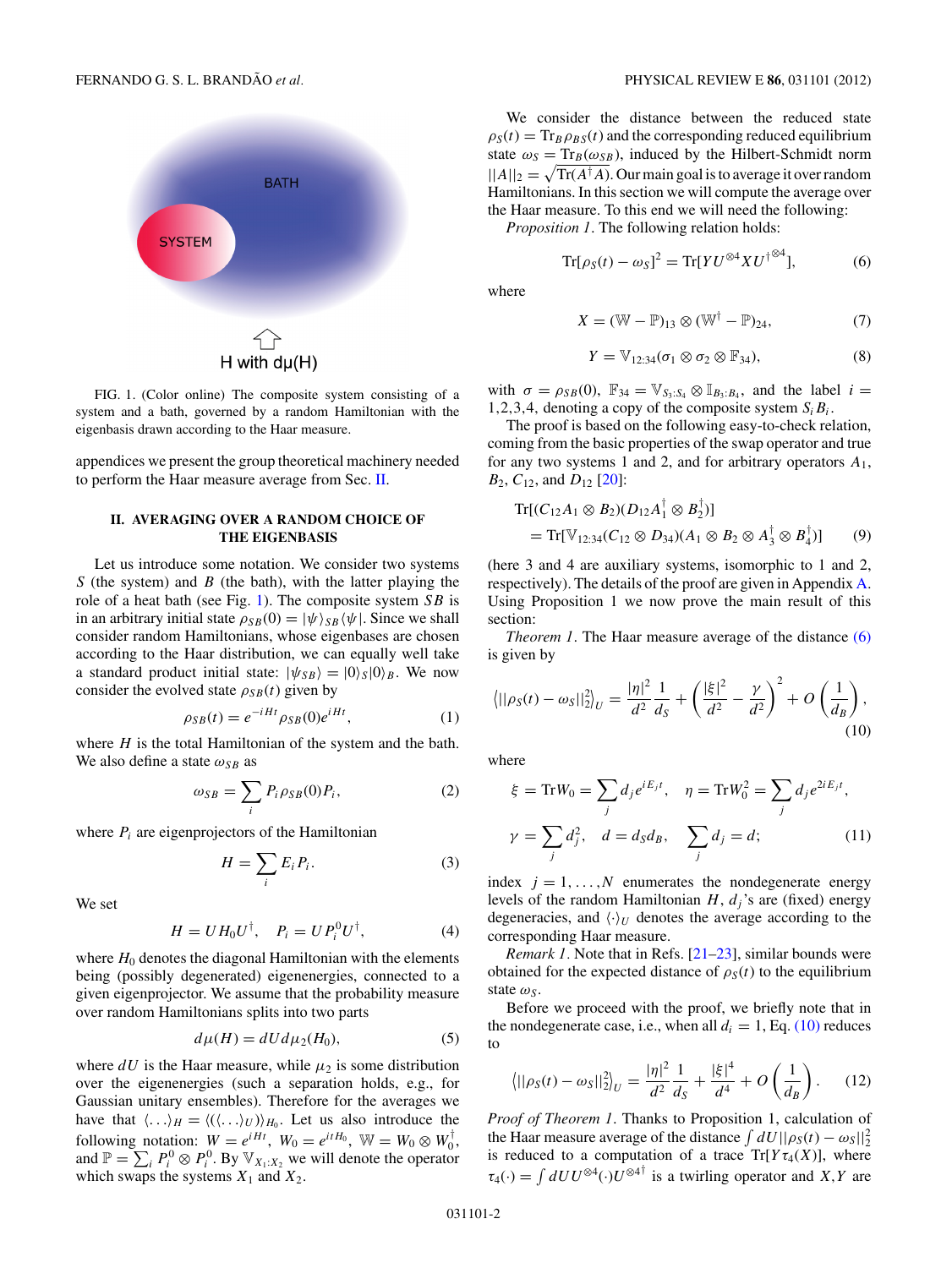given by  $(7)$  and  $(8)$ , respectively:

$$
\int dU ||\rho_S(t) - \omega_S||_2^2 = \text{Tr}[Y \tau_4(X)]. \tag{13}
$$

Such traces can be dealt with in a systematic manner using group theory, in this case the representation theory of the permutation group of four elements *S*<sup>4</sup> (see Appendix [B\)](#page-5-0), which greatly simplifies the calculations.

Our main tool will be Proposition 3 from Appendix [B.](#page-5-0) To apply it, we first express the operators *X* and *Y* in terms of product operators:

$$
X = C_1 - C_2 - C_3 + C_4, \tag{14}
$$

where

$$
C_1 = W_0 \otimes W_0^{\dagger} \otimes W_0 \otimes W_0^{\dagger},
$$
  
\n
$$
C_2 = \sum_i W_0 \otimes W_0^{\dagger} \otimes P_i^0 \otimes P_i^0,
$$
  
\n
$$
C_3 = \sum_i P_i^0 \otimes P_i^0 \otimes W_0 \otimes W_0^{\dagger},
$$
  
\n
$$
C_4 = \sum_{ij} P_i^0 \otimes P_i^0 \otimes P_j^0 \otimes P_j^0,
$$
  
\n(15)

and

$$
Y = \sum_{ij} \sigma_1 \otimes \sigma_2 \otimes A_3^{ij} \otimes A_4^{ji}, \qquad (16)
$$

where  $A^{ij} = |i\rangle_S\langle j| \otimes \mathbb{I}_B$  and  $|i\rangle_S, |j\rangle_S$  form an orthonormal basis of the system. Note that in each case we have ordered the systems in the following way: (3*,*4*,*1*,*2).

For operators  $C_k$ ,  $k = 1, \ldots, 4$ , and *Y* given above, we define vectors  $\vec{c}^{(k)}$  by  $c_{\pi}^{(k)} = \text{Tr}C_k \mathbb{V}_{\pi^{-1}}$  and  $\vec{a}$  by  $a_{\pi} = \text{Tr}(Y \mathbb{V}_{\pi^{-1}})$ , where  $\pi$  runs through the elements of the permutation group *S*4. In order to compute the above vectors, we decompose a given permutation  $\pi$  into cycles, so that for product operators the vector components break into products of separate terms, associated with the cycles. For a single cycle we then use Proposition 2 from Appendix [B.](#page-5-0) We obtain

*c*<sup>1</sup> = (|*ξ* | 4 *,*|*ξ* | 2 *d,*|*ξ* | 2 *d,*|*ξ* | 2 *,*|*ξ* | 2 *,ηξ* <sup>2</sup> *,*|*ξ* | 2 *d,d*<sup>2</sup> *,*|*ξ* | 2 *,d,d,*|*ξ* | 2 *,* |*ξ* | 2 *,d,ηξ* 2 *,*|*ξ* | 2 *,*|*η*| 2 *,d,d,*|*ξ* | 2 *,*|*ξ* | 2 *,*|*ξ* | 2 *d,d,d*<sup>2</sup> )*, c*<sup>2</sup> = (*γ* |*ξ* | 2 *,d,pξ* <sup>∗</sup>*,γ,γ,p*<sup>∗</sup>*ξ,d*|*ξ* | 2 *,d*<sup>2</sup> *,*|*ξ* | 2 *,d,d,*|*ξ* | 2 *,* |*ξ* | 2 *,d,pξ* <sup>∗</sup>*,γ,γ,d,d,*|*ξ* | 2 *,γ,p*<sup>∗</sup>*ξ,d,γ* )*, c*<sup>3</sup> = (*γ* |*ξ* | 2 *,d,pξ* <sup>∗</sup>*,γ,γ,p*<sup>∗</sup>*ξ,d*|*ξ* | 2 *,d*<sup>2</sup> *,*|*ξ* | 2 *,d,d,*|*ξ* | 2 *,*|*ξ* | 2 *,d, pξ* <sup>∗</sup>*,γ,γ,d,d,*|*ξ* | 2 *,γ,p*<sup>∗</sup>*ξ,d,γ* )*, c*<sup>4</sup> = (*γ* <sup>2</sup> *,γd,ι,γ,γ,ι,γd,d*<sup>2</sup> *,γ,d,d,γ, γ,d,ι,γ,γ,d,d,γ,γ,ι,d,γ* )*, a* = (1*,*1*,dS,dS,dB,dB,*1*,*1*,dS ,dS,dB,dB, dB,dB,dB,dB,ddB,ddB,dS,dS,dS,dS,ddS,ddS*)*.* (17) Here, *ξi* = Tr(*PiW*0) = *dieiEi <sup>t</sup>* , *p* = *<sup>i</sup> diξi*, *γ* = *<sup>i</sup> d*<sup>2</sup> *<sup>i</sup>* , and

 $\iota = \sum_i d_i^3$ . Now, we proceed to compute the matrix *M*−<sup>1</sup> from Proposition 3 from Appendix [B.](#page-5-0) We refer to Sec. 2 of Appendix [C,](#page-6-0) where we consider the general properties of the matrix *M* defined for representation of any group. In our case, for  $d \ge 4$ the matrix is invertible, and its inverse is given by  $(C37)$ . We

can now use formulas  $(13)$ – $(17)$  and  $(C37)$  to finally obtain

$$
\langle ||\rho_S(t) - \omega_S||_2^2 \rangle_U = -\frac{1}{d^2(2+d)(-3-d+3d^2+d^3)} \{4d+4d^2+2d^3-4dd_B+4d^3d_B+d^4d_B
$$
  
\n
$$
-|\xi|^4(2+d)(1+d-d_B-d_S) - 4dd_S - 2d^3d_S - 4d^4d_S - d^5d_S - b[2+(-2+2d+4d^2+d^3)d_B
$$
  
\n
$$
-(2+4d+d^2)d_S] + 4\gamma - 4d\gamma - 6d^2\gamma - 2d^3\gamma - 4d_B\gamma + 2dd_B\gamma + 5d^2d_B\gamma + d^3d_B\gamma - 4d_S\gamma
$$
  
\n
$$
+ 2dd_S\gamma + 5d^2d_S\gamma + d^3d_S\gamma - 2\gamma^2 - 3d\gamma^2 - d^2\gamma^2 + 2d_B\gamma^2 + dd_B\gamma^2 + 2d_S\gamma^2 + dd_S\gamma^2
$$
  
\n
$$
+ 2|\xi|^2(1+d-d_B-d_S)(d+2\gamma+d\gamma) + 4t + 4dt - 4d_Bt - 4d_St + \overline{\xi}^2\eta + d\overline{\xi}^2\eta - d_B\overline{\xi}^2\eta
$$
  
\n
$$
-d_S\overline{\xi}^2\eta + \xi^2\overline{\eta} + d\xi^2\overline{\eta} - d_B\xi^2\overline{\eta} - d_S\xi^2\overline{\eta} - 4p^*\xi - 4dp^*\xi + 4d_Bp^*\xi + 4d_Sp^*\xi - 4p\xi^*
$$
  
\n
$$
-4dp\xi^* + 4d_Bp\xi^* + 4d_Sp\xi^*.
$$
 (18)

One then finds that up to the order of  $1/d<sub>B</sub>$  and a constant factor, this gives the right-hand side of [\(10\).](#page-1-0)

We finish this section with two remarks. First, we note that using ideas of measure concentration [\[24\]](#page-9-0) it is easy to show that Theorem 1 can be extended to say that the vast majority of unitaries *U* will have the distance  $||\rho_S(t) - \omega_S||_2^2$  close to the average and hence the corresponding Hamiltonian will equilibrate quickly. Moreover, we can pass to the trace norm by using the norm inequality  $[25] ||A||_1 \le \sqrt{D} ||A||_2$  $[25] ||A||_1 \le \sqrt{D} ||A||_2$ , valid for any operator *A* acting on  $\mathbb{C}^D$ , which adds a factor of  $d_S$  (recall that we consider  $d_B \gg d_S$ ). Second, let us recall Levy's lemma [\[26\]](#page-9-0):

*Theorem 2.* For a Lipschitz continuous function  $f$ , the following holds:

$$
\Pr_{U \sim \mu_{\text{Haar}}} (|f(U) - \langle f \rangle_U| \geq \delta) \leqslant Ce^{-cd\delta^2},\tag{19}
$$

where Pr is the probability, *C,c* are constants and *d* is the dimension of the total system.

We apply Levy's lemma to the average of Theorem 1, putting  $\delta = d^{-1/3}$ . After passing to the trace norm, we then obtain that with a high probability (according to the Haar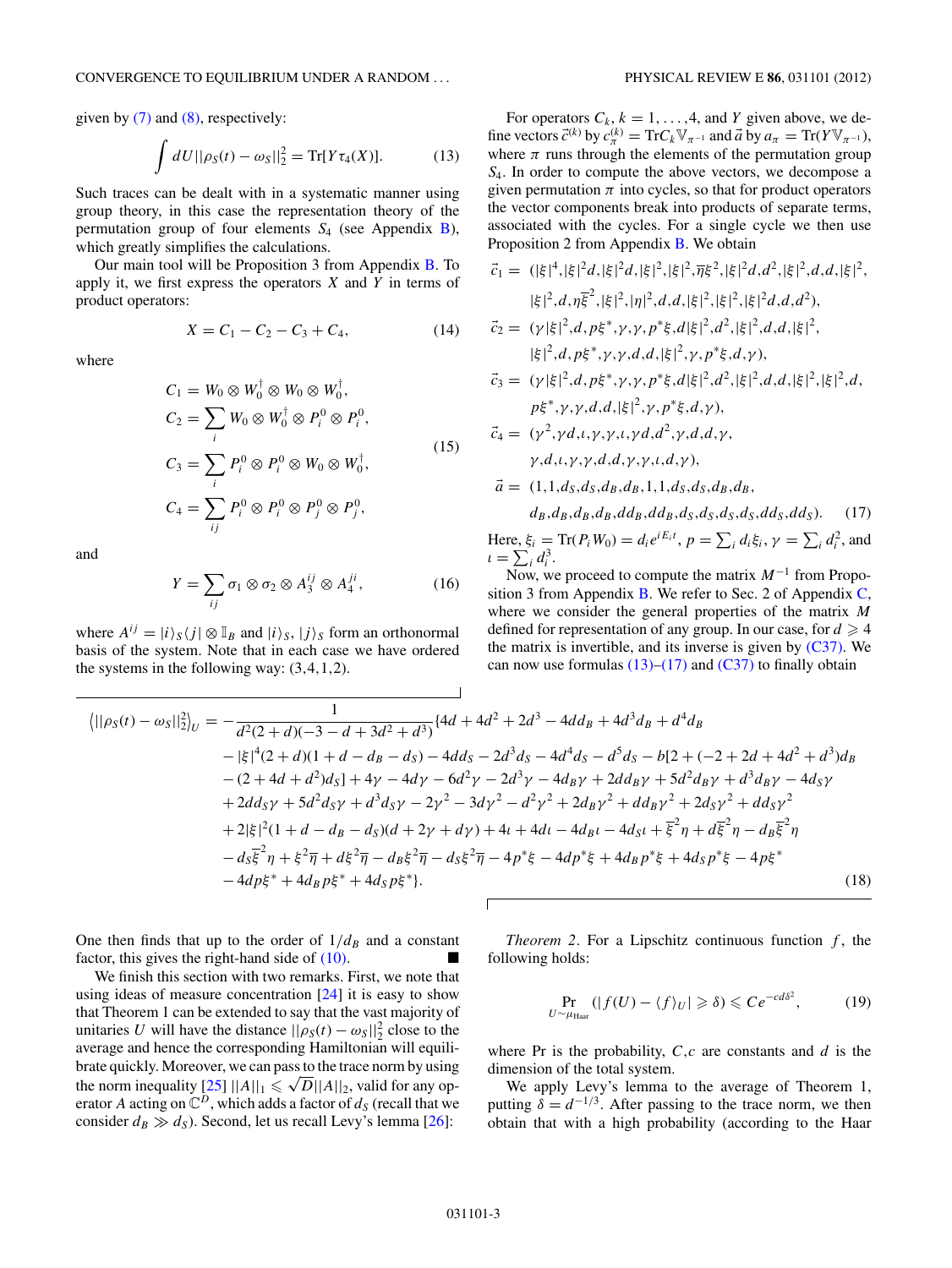<span id="page-3-0"></span>measure) the following holds:

$$
||\rho_S(t) - \omega_S||_1
$$
  
\$\leq c \left\{ \frac{|\eta|}{d} + \sqrt{d\_S} \frac{|\xi|^2}{d^2} - \sqrt{d\_S} \frac{\gamma}{d^2} + O\left(\frac{d\_S}{d\_B}\right) + \sqrt{\frac{d\_S}{d^{1/3}}} \right\},\tag{20}\$

where *c* is an absolute constant and the other notation is as in Theorem 1.

## **III. AVERAGE OVER TIME AND ENERGIES**

In the previous section we have obtained expression  $(10)$ , which depends only on eigenvalues. Here we will consider the average over time, for a fixed spectrum, and also the average over the Gaussian distributed spectrum.

Using Eq. [\(10\)](#page-1-0) and averaging over a fixed time interval  $[0, T]$ , we find

$$
\frac{1}{T} \int_0^T dt \langle ||\rho_S(t) - \omega_S||_2^2 \rangle_U = \frac{\gamma}{d^2 d_S} + \frac{2\gamma^2}{d^4} + \frac{1}{Td^2} \sum_{j > k} \left( \frac{d_j d_k}{d_S} + \frac{d_j^2 d_k^2}{d^2} \right) \frac{\sin[2T(E_j - E_k)]}{(E_j - E_k)} + \frac{2}{Td^4} \sum_{j > k} \sum_{\substack{r > s \\ (rs) \neq (jk)}} d_j d_k d_r d_s \left\{ \frac{\sin[T(E_j - E_k + E_r - E_s)]}{(E_j - E_k + E_r - E_s)} + \frac{\sin[T(E_j - E_k - E_r + E_s)]}{(E_j - E_k - E_r + E_s)} \right\}.
$$
\n(21)

From the above it is clear that one h not only the level degeneracies  $d_i$ , but We order the energies  $E_1 < E_2 < \cdots$ , s  $(E_j - E_k) > 0$ , and introduce the following gap degeneracy related constants:

$$
\gamma_{jk} \equiv \sum_{\substack{r > s \\ (rs) \neq (jk) \\ \Delta_{rs} = \Delta_{jk}}} d_r d_s. \tag{22}
$$

Then the average  $(21)$  can be rewritten as

$$
\frac{1}{T} \int_{0}^{T} dt \langle ||\rho_{S}(t) - \omega_{S}||_{2}^{2} \rangle_{U}
$$
\n
$$
= \frac{\gamma}{d^{2} d_{S}} + \frac{2\gamma^{2}}{d^{4}} + 2 \sum_{j > k} \frac{\gamma_{jk} d_{j} d_{k}}{d^{4}}
$$
\n
$$
+ \frac{1}{T d^{2}} \sum_{j > k} \left( \frac{d_{j} d_{k}}{d_{S}} + \frac{d_{j}^{2} d_{k}^{2}}{d^{2}} + \frac{\gamma_{jk} d_{j} d_{k}}{d^{2}} \right) \frac{\sin(2T \Delta_{jk})}{\Delta_{jk}}
$$
\n
$$
+ \frac{2}{T d^{4}} \sum_{j > k} \sum_{\substack{r > s \\ (rs) \neq (jk) \\ \Delta_{rs} \neq \Delta_{jk}}} d_{j} d_{k} d_{r} d_{s} \left\{ \frac{\sin[(T(\Delta_{jk} + \Delta_{rs})]}{\Delta_{jk} + \Delta_{rs}} + \frac{\sin[T(\Delta_{jk} - \Delta_{rs})]}{\Delta_{jk} - \Delta_{rs}} \right\}.
$$
\n(23)

From (23) it follows that the system will have a chance to equilibrate if both the energy and the energy gap degeneracies are not too big, i.e., when

$$
\frac{\gamma}{d^2} = O\left(\frac{1}{d}\right),\tag{24}
$$

$$
\frac{1}{d^4} \sum_{j>k} \gamma_{jk} d_j d_k = O\left(\frac{1}{d}\right). \tag{25}
$$

Assuming the above, we obtain the following upper bound [using the trivial estimates  $|\sin x| \leq 1$  and  $1/(\Delta_{ik} + \Delta_{rs}) \leq$ 

$$
\left[\sum_{j>k} \sum_{\substack{r>s\\(rs) \neq (jk)}} d_j d_k d_r d_s \left\{ \frac{\sin[T(E_j - E_k + E_r - E_s)]}{(E_j - E_k + E_r - E_s)} + \frac{\sin[T(E_j - E_k - E_r + E_s)]}{(E_j - E_k - E_r + E_s)} \right\} \right].
$$
\n(21)  
\nhas to take into account  $1/|\Delta_{jk} - \Delta_{rs}|$ ; by our convention all  $\Delta_{jk} > 0$ ]:  
\nalso gap degeneracies.  
\nso that for  $j > k$ ,  $\Delta_{jk} \equiv 1 \int_0^T J_t d\mu_{jk}$  (i)  $|u|^{2}$ 

$$
\frac{1}{T} \int_0^T dt \langle ||\rho_S(t) - \omega_S||_2^2 \rangle_U
$$
\n
$$
\leq \frac{1}{T} \Biggl\{ \sum_{j > k} \frac{d_j d_k}{d^2 d_S} \frac{1}{\Delta_{jk}}
$$
\n
$$
+ 4 \sum_{j > k} \sum_{\substack{r > s \\ (rs) \neq (jk) \\ \Delta_{rs} \neq \Delta_{jk}}} \frac{d_j d_k d_r d_s}{d^4} \frac{1}{|\Delta_{jk} - \Delta_{rs}|} + O\left(\frac{1}{d}\right).
$$
\n(26)

Thus for *T* greater than the bigger of the weighted averages,

$$
T \gg \max\left\{ \frac{1}{d_S} \langle \Delta_{jk}^{-1} \rangle, \langle |\Delta_{jk} - \Delta_{rs}|^{-1} \rangle \right\},\tag{27}
$$

where

$$
\left\langle \Delta_{jk}^{-1} \right\rangle \equiv \frac{1}{d^2} \sum_{j>k} \frac{d_j d_k}{\Delta_{jk}},\tag{28}
$$

$$
\langle |\Delta_{jk} - \Delta_{rs}|^{-1} \rangle \equiv \frac{1}{d^4} \sum_{j > k} \sum_{\substack{r > s \\ (rs) \neq (jk) \\ \Delta_{rs} \neq \Delta_{jk}}} \frac{d_j d_k d_r d_s}{|\Delta_{jk} - \Delta_{rs}|},\tag{29}
$$

the state of the subsystem is close to the asymptotic state  $\omega$ <sub>S</sub>. This proves the first part of our main result, stated in the Introduction.

Next, we proceed to calculate the average of Eq. [\(10\)](#page-1-0) over the eigenenergies  $E_i$ . For the purpose of this work, we will only consider a simplified situation (see Ref. [\[22\]](#page-9-0) for a more general albeit asymptotic result), where the probability measure over  $E_i$  is (i) a product of the energies (we neglect energy repulsion); (ii) Gaussian; i.e., we consider the following distribution:

$$
\varrho(E_1,\ldots E_N)=\varrho_0(E_1)\ldots\varrho_0(E_N),\qquad\qquad(30)
$$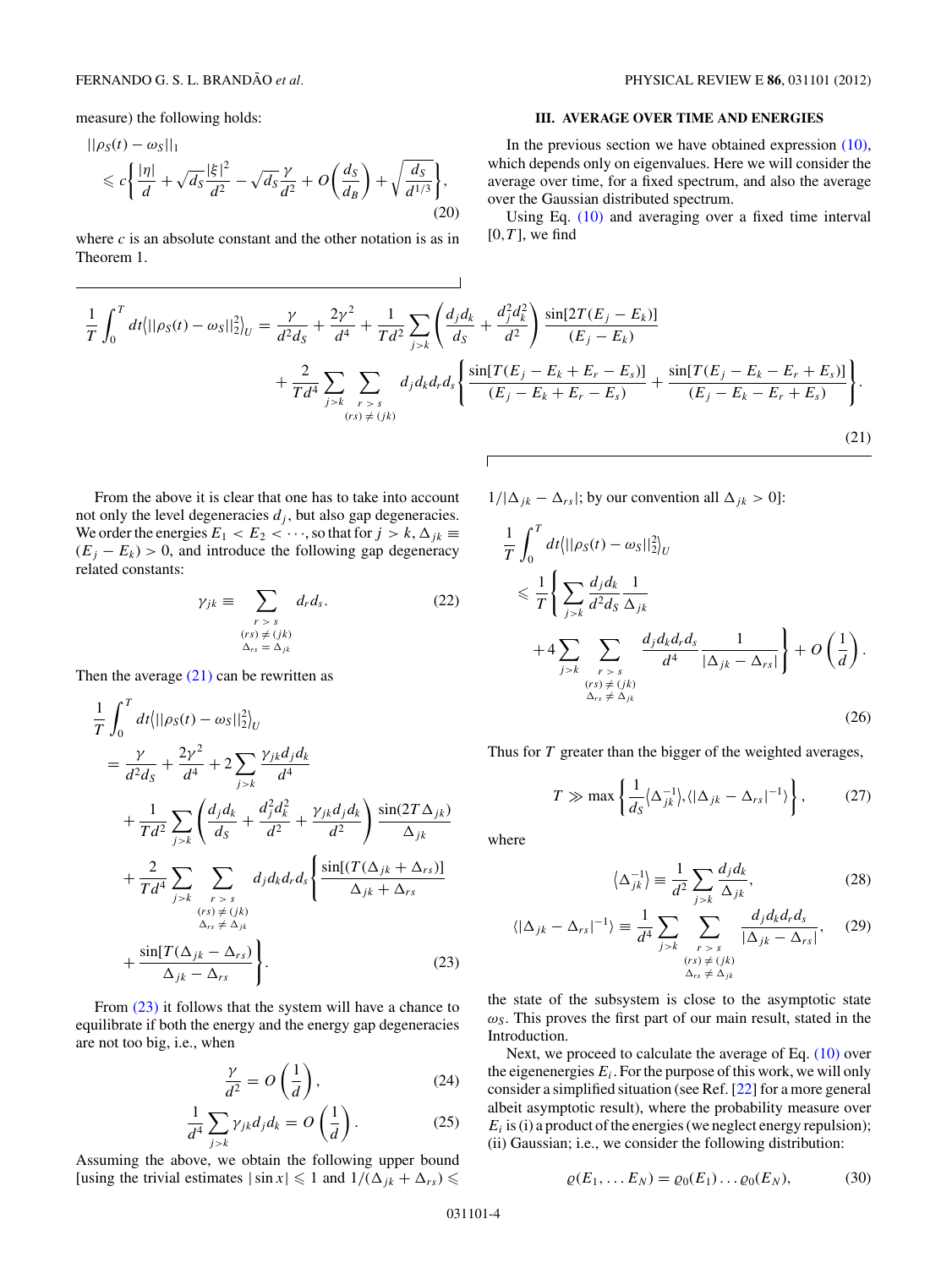where *N* is the number of nondegenerate energy levels and

$$
\varrho_0(E_j) \equiv \frac{1}{\sqrt{2\pi}\sigma} e^{-E_j^2/2\sigma^2}.
$$
 (31)

As the energy scale  $\sigma$  for the purpose of this work we choose  $\sigma = \log_{10} d$ .

The latter choice is motivated by the following reasoning. We may view a *d*-dimensional space as composed of  $log_{10}(d)$ abstract elementary systems (qubits). Since we want the energy to be extensive, it should then scale as  $log_{10}(d)$ . Assuming the worst case scenario that the uncertainty in the energy is of the order of the energy itself leads to  $\sigma = \log_{10}(d)$  and we obtain

*Theorem 3*. For an ensemble of random Hamiltonians, satisfying [\(24\)](#page-3-0) and described by the Haar measure and the energy distribution  $(30)$ , we have

$$
\frac{N^2 - N}{d_S} e^{-4t^2(\log_{10} d)^2} + O\left(\frac{1}{d}\right)
$$
  
\$\lesssim \left\langle ||\rho\_S(t) - \omega\_S||\_2^2 \right\rangle\_H\$  
\$\lesssim (N^2 - N)^2 e^{-t^2(\log\_{10} d)^2} + O\left(\frac{1}{d}\right).\$ (32)

In the above we used the following average:

$$
\langle f(t, E_1 \dots E_N) \rangle_{H_0} \equiv \langle f(t, E_1 \dots E_N) \rangle_{\{E_k\}}
$$
  

$$
\equiv \int f(t, E_1 \dots E_N) \varrho_0(E_1) \dots \varrho_0(E_N) dE_1 \dots dE_N, \quad (33)
$$

where  $\varrho_0(E_i)$  are of the form (31).

This theorem proves our second main result, stated in point (2) in the Introduction. As mentioned there, it shows that, under the above conditions, the time of convergence of the state  $\rho_S(t)$ to equilibrium scales roughly as the inverse of  $log_{10} d$ , i.e., as the inverse of the volume of the total system (in contrast, in [\[27\]](#page-9-0), it was argued that the time for the sparse random ensemble scales like the volume, i.e.,  $t \sim \log_{10} d$ ).

*Proof*. From Theorem 1 we need to compute the average:

$$
\left\langle \frac{|\eta|^2}{d^2} \frac{1}{d_s} + \left( \frac{|\xi|^2}{d^2} - \frac{\gamma}{d^2} \right)^2 \right\rangle \tag{34}
$$

over the distribution [\(30\).](#page-3-0) Straightforward calculations, relying on the assumption that the levels are independently, identically distributed give

$$
\langle ||\rho_S(t) - \omega_S||_2^2 \rangle_H = \frac{\gamma}{d^2 d_S} + \sum_{j \neq k} \frac{d_j^2 d_k^2}{d^4} + 2 \sum_{j \neq k \neq s} \frac{d_j^2 d_k d_s}{d^4} \langle e^{iEt} \rangle^2 + \sum_{j \neq k \neq r \neq s} \frac{d_j d_k d_r d_s}{d^4} \langle e^{iEt} \rangle^4 + 2 \sum_{j \neq k \neq s} \frac{d_j^2 d_k d_s}{d^4} \langle e^{2iEt} \rangle \langle e^{iEt} \rangle^2 + \sum_{j \neq k} \left( \frac{d_j d_k}{d^2 d_S} + \frac{d_j^2 d_k^2}{d^4} \right) \langle e^{2iEt} \rangle^2.
$$
 (35)

Substituting  $\langle e^{\pm iEt} \rangle = e^{-\sigma^2 t^2/2}$ , we obtain

$$
\langle ||\rho_S(t) - \omega_S||_2^2 \rangle_H = \frac{\gamma}{d^2 d_S} + \sum_{j \neq k} \frac{d_j^2 d_k^2}{d^4} + 2 \sum_{j \neq k \neq s} \frac{d_j^2 d_k d_s}{d^4} e^{-t^2 \sigma^2} + \sum_{j \neq k \neq r \neq s} \frac{d_j d_k d_r d_s}{d^4} e^{-2t^2 \sigma^2} + 2 \sum_{j \neq k \neq s} \frac{d_j^2 d_k d_s}{d^4} e^{-3t^2 \sigma^2} + \sum_{j \neq k} \left( \frac{d_j d_k}{d^2 d_S} + \frac{d_j^2 d_k^2}{d^4} \right) e^{-4t^2 \sigma^2}.
$$
 (36)

The assumed condition of a not too big degeneracy [\(24\)](#page-3-0) implies that (i)

$$
\sum_{j \neq k} \frac{d_j d_k}{d^2} = O(1),\tag{37}
$$

which follows from the identity  $1 = \gamma/d^2 + \sum_{j \neq k} d_j d_k/d^2$ and assumed  $\gamma/d^2 \ll 1$ ; (ii) by the same reasoning,

$$
\sum_{j \neq k} \sum_{r \neq s} \frac{d_j d_k d_r d_s}{d^4} = O(1),
$$
\n(38)

which follows from  $1 = \gamma^2/d^4 + 2(\gamma/d^2) \sum_{j \neq k} d_j d_k/d^2 +$  $\sum_{j \neq k} \sum_{r \neq s} d_j d_k d_r d_s / d^4$  and the first two term are  $O(1/d^2)$ and  $O(1/d)$ , respectively; (iii)  $\sum_{j \neq k} d_j^2 d_k^2 / d^2 < \gamma^2 / d^4 =$  $O(1/d^2)$ .

Thus the constant terms in (36) are of the order 1*/d* and hence negligible. The lower bound in (32) is obtained by neglecting in (36) everything but the leading part of the last term and using  $(37)$ . To get the upper bound, we use  $(38)$ 

and substitute all the exponents in (36) with the biggest one  $e^{-t^2\sigma^2}$ . The contract of the contract of the contract of the contract of the contract of the contract of the contract of

#### **IV. CONCLUSIONS**

We have shown that the equilibration time of a small subsystem under the dynamics of a random Hamiltonian is fast, being determined by the mean inverse of the energy gaps of the Hamiltonian, which in typical cases scales as the number of particles in the system. This should be contrasted with the time scale that can be obtained from the results of [\[4\]](#page-9-0), which is given by the inverse of the smallest energy gap of the Hamiltonian. The main message of this work is that in order to understand the equilibration time in quantum systems, one must consider more than the eigenvalues of the Hamiltonian. Indeed, the structure of the eigevectors of the Hamiltonian appears to be of crucial importance for equilibration to happen quickly. Interestingly, asymptotic equilibration can be inferred just from the knowledge of the eigenvalues of the model, this being the main result of [\[4\]](#page-9-0).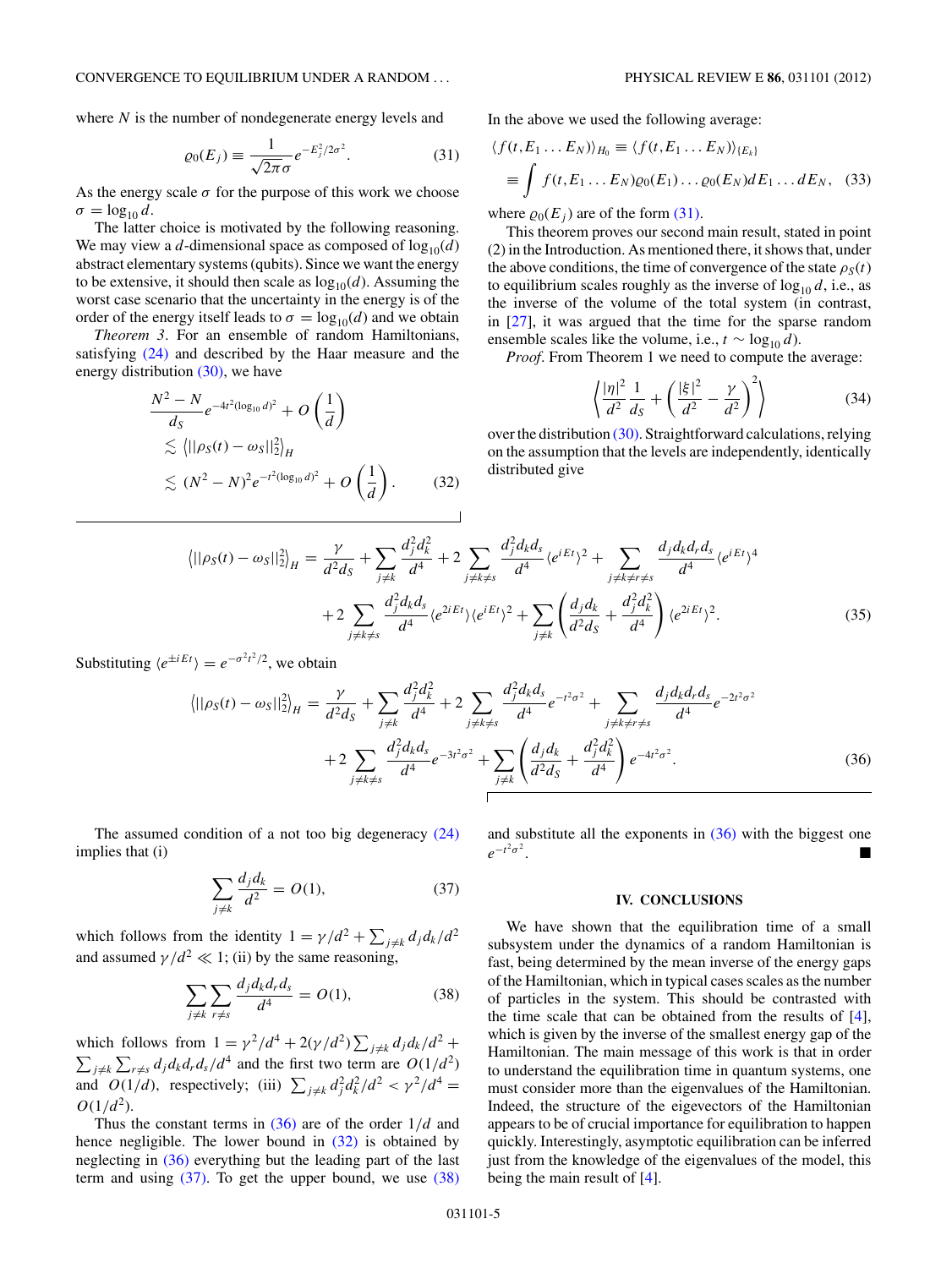<span id="page-5-0"></span>In our work we have shown that for almost any choice of the eigenvectors (when picked from the Haar measure), the equilibration will happen quickly. A direct consequence of our result is that we can replace the Haar measure when choosing the basis by any quantum unitary 4-design, since we only used averages over four moments of the distribution in our arguments. As random quantum circuits of the order  $n<sup>4</sup>$ gates form a unitary 4-design [\[28\]](#page-9-0), this means in particular that most Hamiltonians whose eigenbases are determined by a sufficiently large quantum circuit [with more than  $O(n^4)$  gates] are such that small subsystems equilibrate fast. A drawback of the result is that typically a Hamiltonian chosen in this way will be very different from realistic Hamiltonians, which should be formed by a sum of few-body terms.

Comparing our result with other works, we want to say that a similar bound to this from Eq.  $(10)$  was also obtained in  $[21-23]$ , where in  $[23]$ , the author used his result to prove thermalization of some classes of local Hamiltonians. What is more, the time scale of the phenomena, obtained in these works, is similar to ours, namely, that the time is given by the Fourier transform of the function of the energy and that this time is, in fact, quite short.

In particular, using our approach, one can check that with high probability, the stationary state of the system  $\omega_s$  is close to the maximally mixed one. In a future work we aim to add some locality constraints to the Hamiltonian in order to become closer to the thermodynamical regime, where the system is weakly coupled to the bath, so that it is meaningful to talk about a self-Hamiltonian of the system, and the latter would equilibrate to a Gibbs state determined by that Hamiltonian. It is an interesting open problem whether one can say something about the generic case of some more realistic types of models.

*Note added*. Recently we became aware that similar results have been reported in [\[21\]](#page-9-0) and [\[22\]](#page-9-0).

#### **ACKNOWLEDGMENTS**

We would like to thank Robert Alicki for stimulating discussions. P.C., M.H., P.H., and J.K. are supported by ´ Polish Ministry of Science and Higher Education Grant No. N N202 231937. F.B. is supported by a "Conhecimento Novo" fellowship from the Brazilian agency Fundacão de Amparo a Pesquisa do Estado de Minas Gerais (FAPEMIG). J.K. acknowledges the financial support of the QCS and TOQUATA projects. Part of this work was done at the National Quantum Information Centre of Gdańsk. F.B. and M.H. acknowledge the hospitality of Mittag Leffler Institute within the program "Quantum Information Science," where part of the work was done. F.B. and J.K. acknowledge the kind hospitality of the National Quantum Information Centre in Gdansk, where part of the work was completed.

### **APPENDIX A: PROOF OF PROPOSITION 1**

We rewrite  $Tr[\rho_S(t) - \omega_S]^2$  as follows (we will not put the dependence on time explicitly to shorten the notation):

$$
\begin{aligned} \text{Tr}(\rho_S - \omega_S)^2 &= \text{Tr}\rho_S^2 - 2\text{Tr}\rho_S\omega_S + \text{Tr}\omega_S^2 \\ &= \text{Tr}\big[(\rho_{S_1} \otimes \rho_{S_2} - \rho_{S_1} \otimes \omega_{S_2} - \omega_{S_1} \otimes \rho_{S_2} \\ &+ \omega_{S_1} \otimes \omega_{S_1}) \mathbb{V}_{S_1:S_2} \big] \end{aligned}
$$

$$
= \text{Tr}(\rho_1 \otimes \rho_2 \mathbb{F}) - \text{Tr}(\rho_1 \otimes \omega_2 \mathbb{F})
$$
  
- 
$$
\text{Tr}(\omega_1 \otimes \rho_2 \mathbb{F}) + \text{Tr}(\omega_1 \otimes \omega_2 \mathbb{F}), \quad (A1)
$$

where the label  $i = 1,2,3,4$  denotes copies of the original system  $S_i B_i$ , so that, e.g.,  $\rho_1 = \rho_{S_1 B_1}$ .

Consider now the first term. Writing  $\rho_{SB} = e^{-iHt} \sigma_{SB} e^{iHt}$ we obtain

$$
\operatorname{Tr}(\rho_1 \otimes \rho_2 \mathbb{F}) = \operatorname{Tr}(e^{-iHt}\sigma e^{iHt} \otimes e^{-iHt}\sigma e^{iHt} \mathbb{F})
$$
  
= 
$$
\operatorname{Tr}(\sigma_1 \otimes \sigma_2 W_1 \otimes W_2 \mathbb{F} W_1^{\dagger} \otimes W_2^{\dagger}).
$$
 (A2)

We can now use Eq. [\(9\),](#page-1-0) putting  $C_{12} = \sigma_1 \otimes \sigma_2$ ,  $D_{12} = \mathbb{F}$ ,  $A = B = W$ . As a result we obtain

$$
\operatorname{Tr}(\rho_1 \otimes \rho_2 \mathbb{F}) = \operatorname{Tr}[\mathbb{V}_{12:34}(W_1 \otimes W_2 \otimes W_1^{\dagger} \otimes W_2^{\dagger})]
$$
  
= 
$$
\operatorname{Tr}[\mathbb{V}_{12:34}U^{\otimes 4}(W_0 \otimes W_0 \otimes W_0^{\dagger} \otimes W_0^{\dagger})U^{\dagger \otimes 4}].
$$
 (A3)

In a similar way we get

$$
Tr(\rho_1 \otimes \omega_2 \mathbb{F})
$$
  
=  $\sum_i Tr[\mathbb{V}_{12:34} U^{\otimes 4}(W_0 \otimes P_i \otimes W_0^{\dagger} \otimes P_i)U^{\dagger \otimes 4}],$   
\n
$$
Tr(\omega_1 \otimes \rho_2 \mathbb{F})
$$
  
=  $\sum_i Tr[\mathbb{V}_{12:34} U^{\otimes 4}(P_i \otimes W_0 \otimes P_i \otimes W_0^{\dagger})U^{\dagger \otimes 4}]$   
\n
$$
Tr(\omega_1 \otimes \omega_2 \mathbb{F})
$$
  
=  $\sum_{ij} Tr[\mathbb{V}_{12:34} U^{\otimes 4}(P_i \otimes P_j \otimes P_i \otimes P_j)U^{\dagger \otimes 4}].$  (A4)

If we now insert  $(A4)$  and  $(A3)$  into  $(A1)$  we obtain the desired result [\(6\).](#page-1-0)

## **APPENDIX B: AVERAGES**

We prove here a few auxiliary facts. *Proposition 2.* For  $\pi \in S_n$  being a cycle, we have

$$
\operatorname{Tr}(V_{\pi} A_1 \otimes \ldots \otimes A_n) = \operatorname{Tr}(A_{\pi(1)} \ldots A_{\pi(n)}).
$$
 (B1)

*Proof*. By direct inspection.

*Proposition 3*. Consider the twirling operation  $\tau_n$  given by  $\tau_n(\cdot) = \int dU U^{\otimes n}(\cdot) U^{\otimes n^{\dagger}}$ . Then for any operators *A* and *B* acting on  $(C<sup>d</sup>)^{\otimes n}$  we have

$$
\operatorname{Tr}[A\tau_n(B)] = \langle \vec{a} | M^{-1} | \vec{b} \rangle, \tag{B2}
$$

where  $\vec{a} = (a_{\pi})_{\pi \in S_n}$ ,  $\vec{b} = (b_{\pi})_{\pi \in S_n}$ , with  $a_{\pi} = \text{Tr}AV_{\pi^{-1}}$ ,  $b_{\pi} =$ Tr $BV_{\pi^{-1}}$ . The matrix *M* is given by  $M_{\pi,\sigma} = \langle V_{\pi} | V_{\sigma} \rangle =$  $Tr(V_{\pi^{-1}}V_{\sigma}).$ 

*Proof*. It is easy to check that the twirling operation is an orthogonal projector in the Hilbert-Schmidt space of operators, with the scalar product  $\langle A|B \rangle = \text{Tr}(A^{\dagger}B)$ . It projects onto the space spanned by the permutation operators  $V_\pi$ . Then from Proposition 4 we have that

$$
\operatorname{Tr}[A^{\dagger} \tau(B)] = \sum_{\pi,\sigma} \langle A | V_{\pi} \rangle (M^{-1})_{\pi,\sigma} \langle V_{\sigma} | B \rangle. \tag{B3}
$$

However  $\langle A | V_{\pi} \rangle = \text{Tr}(A^{\dagger} V_{\pi}) = a_{\pi}^*$  and similarly  $\langle V_{\sigma} | B \rangle =$  $b_{\sigma}$ , where  $*$  stands for complex conjugate. This ends the proof.

*Proposition 4.* Let  $\{\psi_i\}$  be an arbitrary set of vectors from the Hilbert space  $H$ . Let  $M$  be the matrix of the elements from the set:  $M_{ij} = \langle \psi_i | \psi_j \rangle$ , and let us denote by  $M^{-1}$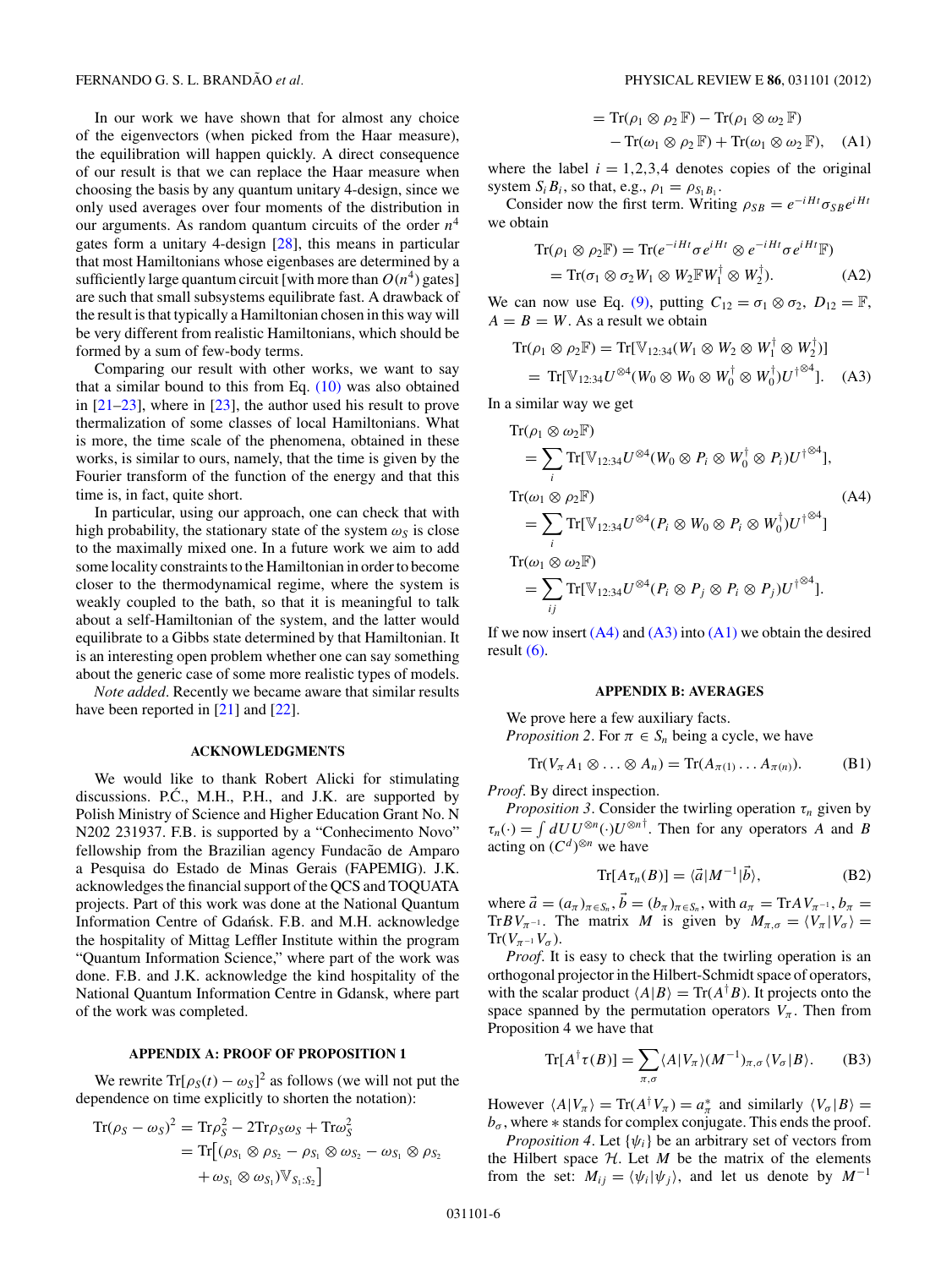<span id="page-6-0"></span>the pseudoinverse of  $M$ , i.e., the unique matrix satisfying  $M^{-1}M = MM^{-1} = Q$ , where *Q* is an orthogonal projection onto a support of the matrix *M* (*Q* is the orthogonal projection onto the range of *M*). Then the orthogonal projector *P* onto the subspace spanned by  $\{\psi_i\}$  can be written as

$$
P = \sum_{ij} X_{ij} |\psi_i\rangle\langle\psi_j|,\tag{B4}
$$

where  $X_{ij}$  are elements of matrix *X* and by *X* we mean  $X =$ *M*<sup>−1</sup>, so the pseudoinverse of matrix *M*.

*Proof*. We must show that the operator *P* is indeed an orthogonal projection, i.e., that  $P = P^2$ . Let start our proof by writing the following expression for the  $P^2$ :

$$
P^{2} = \sum_{ijkl} X_{ij} X_{kl} |\psi_{i}\rangle\langle\psi_{j}|\psi_{k}\rangle\langle\psi_{l}|
$$
  

$$
= \sum_{ijkl} X_{ij} X_{kl} |\psi_{i}\rangle\langle\psi_{l}| M_{jk}
$$
  

$$
= \sum_{ijl} X_{ij} |\psi_{i}\rangle\langle\psi_{l}| \sum_{k} M_{jk} X_{kl},
$$
 (B5)

where we use definition of *M* from Proposition 4. We can now express our equation in terms of *Q* and use this to obtain the desired result

$$
P^{2} = \sum_{ijl} X_{ij} |\psi_{i}\rangle\langle\psi_{l}|Q_{jl} = \sum_{il} \left(\sum_{j} X_{ij} Q_{jl}\right) |\psi_{i}\rangle\langle\psi_{l}|
$$
  
= 
$$
\sum_{il} (X Q)_{il} |\psi_{i}\rangle\langle\psi_{l}| = \sum_{il} X_{il} |\psi_{i}\rangle\langle\psi_{l}| = P,
$$
 (B6)

since according to Proposition 4  $MQ = QM = M$  and  $XQ =$  $QM = X$ .

#### **APPENDIX C: INVERSE OF THE MATRIX** *M*

In this section we derive properties of the matrix *M* which were needed in the proof of Theorem 1.

#### **1. Properties of** *M* **matrix for general representations**

We will first introduce some notation. Denote by *G* an arbitrary finite group,  $|G| = n$ . Let

$$
D^{\alpha}: G \to Hom(\mathcal{H}^{\alpha}); \quad \alpha = 1, 2, \dots, r; \quad \dim \mathcal{H}^{\alpha} = d_{\alpha}
$$
\n(C1)

be all inequivalent, irreducible representations (irrep) (not necessarily unitary) of *G* and let

$$
D^{\alpha}(g) = (D^{\alpha}_{ij}(g)); \quad i, j = 1, 2, \dots, d_{\alpha} \quad (C2)
$$

be their matrix forms where  $D^1(g) = 1$  is the trivial representation. By

$$
\chi^{\alpha}(g) = \text{Tr}\big[D_{ij}^{\alpha}(g)\big],\tag{C3}
$$

we denote the corresponding irreducible character (ICH). We now define our main object, the matrix *M<sup>D</sup>*.

*Definition 1*. Let  $D: G \rightarrow Hom(H)$  be any representation (not necessarily unitary) of *G*. Define a matrix  $M \in M(n, \mathbb{C})$ :

$$
M^{D} = (m_{gh}) = (\text{Tr}[D^{-1}(g)D(h)])
$$
  
= (\text{Tr}[D(g^{-1}h)]) = (\chi^{D}(g^{-1}h)). \t(C4)

We apply this definition to irreducible representations *D<sup>α</sup>*:

*Definition 2.* For irreducible representations  $D^{\alpha}$  we define the corresponding matrices

$$
M^{\alpha} = (m_{gh}^{\alpha}) = (\text{Tr}(D^{\alpha})^{-1}(g)D^{\alpha}(h))
$$
  
= (\text{Tr}[D^{\alpha}(g^{-1}h)]) = (\chi^{\alpha}(g^{-1}h)). (C5)

Thus from the definition of  $M^{\alpha}$ , it follows that in order to calculate the entries of  $M^{\alpha}$  we do not need to know explicitly irrep  $D^{\alpha}$ , but only ICH  $\chi^{\alpha}$ .

Now we shall express the matrix  $M<sup>D</sup>$  by means of the matrices  $M^{\alpha}$ . Namely, from the decompositions

$$
D = \bigoplus_{\alpha=1}^{r} k_{\alpha} D^{\alpha}; \quad k_{\alpha} \in \mathbb{N} \cup \{0\} \Rightarrow \chi^{D} = \sum_{\alpha=1}^{r} k_{\alpha} \chi^{\alpha}, \tag{C6}
$$

where  $k_{\alpha}$  is the multiplicity of irrep  $D^{\alpha}$  in *D* and from the character properties we get

*Proposition 5*. Matrices *M<sup>α</sup>* are Hermitian and

$$
M^{D} = \sum_{\alpha=1}^{r} k_{\alpha} M^{\alpha} \Rightarrow (M^{D})^{+} = M^{D}.
$$
 (C7)

The sum of elements in each row and column of the matrix  $M<sup>D</sup>$  is equal to  $nk_1$ . Further, using orthogonality relations for ICH,

$$
\frac{1}{n}\sum_{g\in G} \chi^{\alpha}(g)\chi^{\beta}(g^{-1}) = \delta_{\alpha\beta},\tag{C8}
$$

which one can derive from Schur's lemma, one can prove

*Proposition 6*. The matrices  $M^{\alpha}$  are proportional to orthogonal projectors:

$$
M^{\alpha}M^{\beta} = \frac{n}{d_{\alpha}}\delta^{\alpha\beta}M^{\alpha},\tag{C9}
$$

whereas the matrices  $P^{\alpha} = \frac{d_{\alpha}}{n} M^{\alpha}$  form the complete set of orthogonal projectors:

$$
P^{\alpha}P^{\beta} = \delta^{\alpha\beta}P^{\alpha}; \quad \sum_{\alpha=1}^{r} P^{\alpha} = 1; \quad (P^{\alpha})^{+} = P^{\alpha}. \quad \text{(C10)}
$$

In particular the matrices  $M^{\alpha}$  and  $P^{\alpha}$  mutually commute.

This already gives us eigenvalues of the matrix  $M<sup>D</sup>$  in terms of dimensions  $d_{\alpha}$  and multiplicities of the irreps, which allows us to derive the formula for the inverse of  $M_D$ , whenever it exists (see Theorem 5). We can however also find eigenvectors in terms of matrix elements of irreps. Namely, consider *n* vectors in  $\mathbb{C}^n$  whose entries are defined by the matrix elements of irrep  $D^{\alpha}$  in the following way:

$$
U_{ij}^{\alpha} = (D_{ij}^{\alpha}(g^{-1})) \in \mathbb{C}^{n}; \quad g \in G; \quad \alpha = 1, 2, \dots, r; i, j = 1, 2, \dots, d_{\alpha},
$$
 (C11)

where  $\alpha$ , *i*, *j* label the vectors  $U_{ij}^{\alpha}$  and  $g \in G$  label the entries of the vector  $U_{ij}^{\alpha} \in \mathbb{C}^n$ , i.e., the vector  $U_{ij}^{\alpha}$  has the form

$$
\left(U_{ij}^{\alpha}\right)^{T} = \left(D_{ij}^{\alpha}\left(g_{1}^{-1}\right),\,D_{ij}^{\alpha}\left(g_{2}^{-1}\right),\ldots,\,D_{ij}^{\alpha}\left(g_{n}^{-1}\right)\right) \in \mathbb{C}^{n},\tag{C12}
$$

and in particular

$$
(U1)T = (1, 1, ..., 1) \in \mathbb{C}^{n}.
$$
 (C13)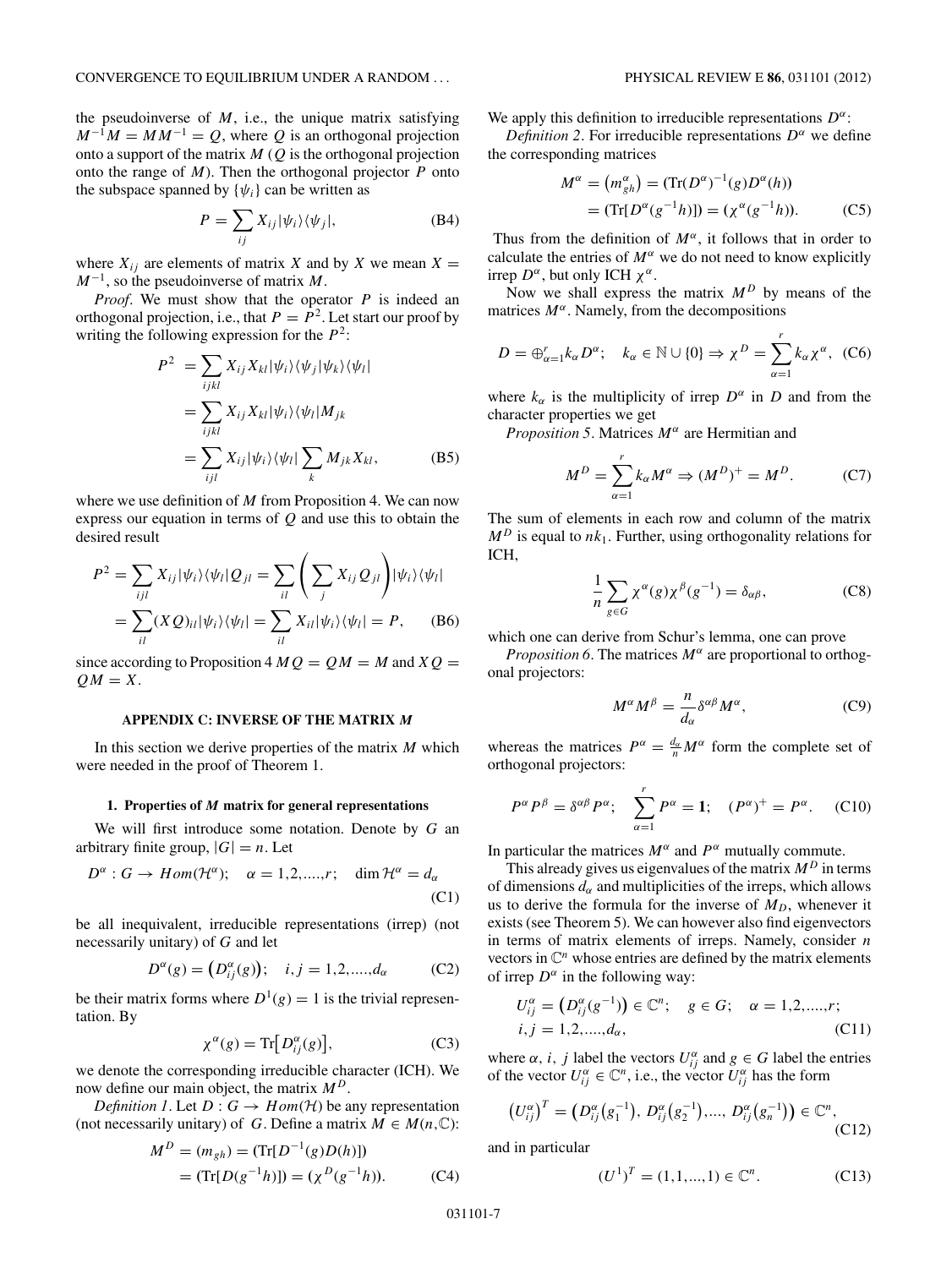It turns out that these vectors are eigenvectors of the matrices *M<sup>α</sup>*:

*Proposition 7.* The  $U_{ij}^{\alpha}$  are linearly independent and they are eigenvectors for matrices *M<sup>α</sup>* and *P<sup>α</sup>*; i.e.,

$$
M^{\alpha}U_{ij}^{\beta} = \delta^{\alpha\beta} \frac{n}{d_{\alpha}} U_{ij}^{\beta}; \quad P^{\alpha}U_{ij}^{\beta} = \delta^{\alpha\beta} U_{ij}^{\beta}.
$$
 (C14)

If the irrep  $D^{\alpha}$  are unitary then the vectors  $U_{ij}^{\alpha}$  are orthogonal with respect to the standard scalar product in  $\mathbb{C}^n$ .

*Proof.* In order to prove this Proposition we will need:

*Proposition 8*. Let  $\chi$  :  $G \to \mathbb{C}$  be any character of the group *G* (or even any central function on *G*) and  $D^{\alpha}$  be an irrep of *G*. Then

$$
\Phi: \mathcal{H}^{\alpha} \to \mathcal{H}^{\alpha}; \quad \Phi_{ij} = \sum_{g \in G} \overline{\chi(g)} D^{\alpha}_{ij}(g) = \frac{n}{d_{\alpha}} (\chi^{\alpha}, \chi) \delta_{ij},
$$
\n(C15)

where  $(\cdot, \cdot)$  is a scalar product in the space  $\mathbb{C}^G$ .

Now we can prove Proposition 7.

*Proof*.

$$
(M^{\alpha} U_{ij}^{\beta})_g = \sum_h \chi^{\alpha} (g^{-1} h) D_{ij}^{\beta} (h^{-1}).
$$
 (C16)

We set

$$
u^{-1} = g^{-1}h, \tag{C17}
$$

then

$$
\left(M^{\alpha}U_{ij}^{\beta}\right)_{g} = \sum_{u} \overline{\chi^{\alpha}(u)} D_{in}^{\beta}(u) D_{nj}^{\beta}(g^{-1}). \tag{C18}
$$

Now we use the above proposition and the fact that ICH of *G* are orthonormal, i.e.,  $(\chi^{\alpha}, \chi^{\beta}) = \delta^{\alpha\beta}$ , and we get

$$
\left(M^{\alpha}U_{ij}^{\beta}\right)_{g} = \sum_{n} \delta^{\alpha\beta} \frac{n}{d_{\alpha}} \delta_{in} D_{nj}^{\beta}(g^{-1}) = \delta^{\alpha\beta} \frac{n}{d_{\alpha}} D_{ij}^{\beta}(g^{-1})
$$

$$
= \delta^{\alpha\beta} \frac{n}{d_{\alpha}} \left(U_{ij}^{\beta}\right)_{g}.
$$
(C19)

As an easy corollary from Proposition 7 we get the following theorem concerning the eigenproblem for the matrix *M<sup>D</sup>*:

*Theorem 4*. The vectors  $U_{ij}^{\beta}$  are eigenvectors for the matrix *M<sup>D</sup>*, i.e.,

$$
M^D U_{ij}^{\beta} = k_{\beta} \frac{n}{d_{\beta}} U_{ij}^{\beta},\tag{C20}
$$

and the eigenvalues of  $M<sup>D</sup>$  are the following:

$$
\lambda_{\beta} \equiv k_{\beta} \frac{n}{d_{\beta}}.
$$
 (C21)

The spectral decomposition of  $M<sup>D</sup>$  thus reads

$$
M^D = \sum_{\alpha=1}^r \lambda_\alpha P^\alpha, \qquad (C22)
$$

where the eigenprojectors  $P^{\alpha}$  are defined in Proposition 6. Directly from this theorem follows

*Corollary 1*.

(1) The matrix  $M^D$  is invertible if each multiplicity  $k_\alpha$  in the decomposition

$$
\chi^{D} = \sum_{\alpha=1}^{r} k_{\alpha} \chi^{\alpha} \quad \Leftrightarrow \quad M^{D} = \sum_{\alpha=1}^{r} k_{\alpha} M^{\alpha} \tag{C23}
$$

is nonzero.

(2) For a given  $\alpha$  the vectors  $U_{ij}^{\alpha}$ ,  $i, j = 1, 2, \dots, d_{\alpha}$ , span the eigenspace for the eigenvalue  $\lambda_{\alpha}$ , so the multiplicity of  $\lambda_{\alpha}$  is equal to  $d_{\alpha}^2$ .

(3) The eigenvectors  $U_{ij}^{\alpha}$  do not depend on the representation  $D: G \to Hom(V)$ , whereas the eigenvalues  $\lambda_{\alpha}$  depend on the representation  $D: G \to Hom(V)$  via multiplicities  $k_{\alpha}$ . (4) We have also

$$
\det M^D = \Pi_{\alpha=1}^r \left( k_\alpha \frac{n}{d_\alpha} \right)^{d_\alpha^2},
$$

$$
\text{Tr} M^D = \sum_{\alpha=1}^r n k_\alpha d_\alpha = n \dim D.
$$

Thus in order to calculate the eigenvalues  $\lambda_{\alpha}$  of the matrix  $M^D$  we need only the multiplicities  $k_\alpha$  of irrep  $D^\alpha$  in the representation *D* (the dimensions  $d_{\alpha}$  and rank  $n = |G|$  are known). From the above spectral decomposition we get

*Corollary 2.* If the matrix  $M^D = \sum_{\alpha=1}^r k_\alpha M^\alpha$  is invertible  $(\Leftrightarrow k_{\alpha} \geqslant 1)$  then

$$
(M^{D})^{-1} = \sum_{\alpha=1}^{r} \lambda_{\alpha}^{-1} P^{\alpha} = \sum_{\alpha=1}^{r} \frac{d_{\alpha}}{nk_{\alpha}} P^{\alpha} = \frac{1}{n^{2}} \sum_{\alpha=1}^{r} \frac{d_{\alpha}^{2}}{k_{\alpha}} M^{\alpha}.
$$
\n(C24)

In fact this formula expresses the entries of the matrix  $(M^D)^{-1}$ in terms of ICH; namely we have

$$
(M^{D})_{gh}^{-1} = \frac{1}{n^{2}} \sum_{\alpha=1}^{r} \frac{d_{\alpha}^{2}}{k_{\alpha}} \chi^{\alpha}(g^{-1}h);
$$
 (C25)

i.e., all we need to calculate  $(M^D)^{-1}$  are ICH and the multiplicities  $k_{\alpha}$  of irrep  $D^{\alpha}$  in the representation *D*.

*Remark 2*. It is known [\[29\]](#page-9-0) that one can calculate the multiplicities  $k_{\alpha}$  of irrep  $D^{\alpha}$  in an arbitrary representation *R* of the group *G* using the following formula:

$$
k_{\alpha} = (\chi^R, \chi^{\alpha}) \equiv \frac{1}{n} \sum_{g \in G} \chi^R(g) \chi^{\alpha}(g^{-1}), \quad (C26)
$$

where  $(\chi^R, \chi^\alpha)$  is the scalar product in the linear space of central functions on the group *G.*

Finally, we want to express the inverse of  $M^D$  as a polynomial of  $M^D$ . To this end, note that from the Hermiticity of the matrix  $M^D$  it follows that the rank of the minimal polynomial of  $M^D$  is equal to  $r$  and the coefficients of this polynomial are determined by *r* pairwise distinct eigenvalues of  $M^D$ . Thus it is possible to write the matrix  $(M^D)^{-1}$  as a polynomial of degree  $r - 1$  in  $M<sup>D</sup>$ . In fact we have

*Theorem 5*. Let

$$
W(x) = xr + sr-1xr-1 + \dots + s_1x + s_0
$$
 (C27)

be a minimal polynomial of the matrix  $M^D$ ; i.e.,  $W(M^D) = 0$ . Then if  $s_0 \neq 0$ ,

$$
(MD)-1 = \frac{-1}{s_0} [(MD)r-1 + sr-1(MD)r-2 + \dots + s_2 MD + s_1].
$$
\n(C28)

This formula expresses the inverse of the matrix *M<sup>D</sup>* as a polynomial function of itself. In the next section we shall apply these results to our representation.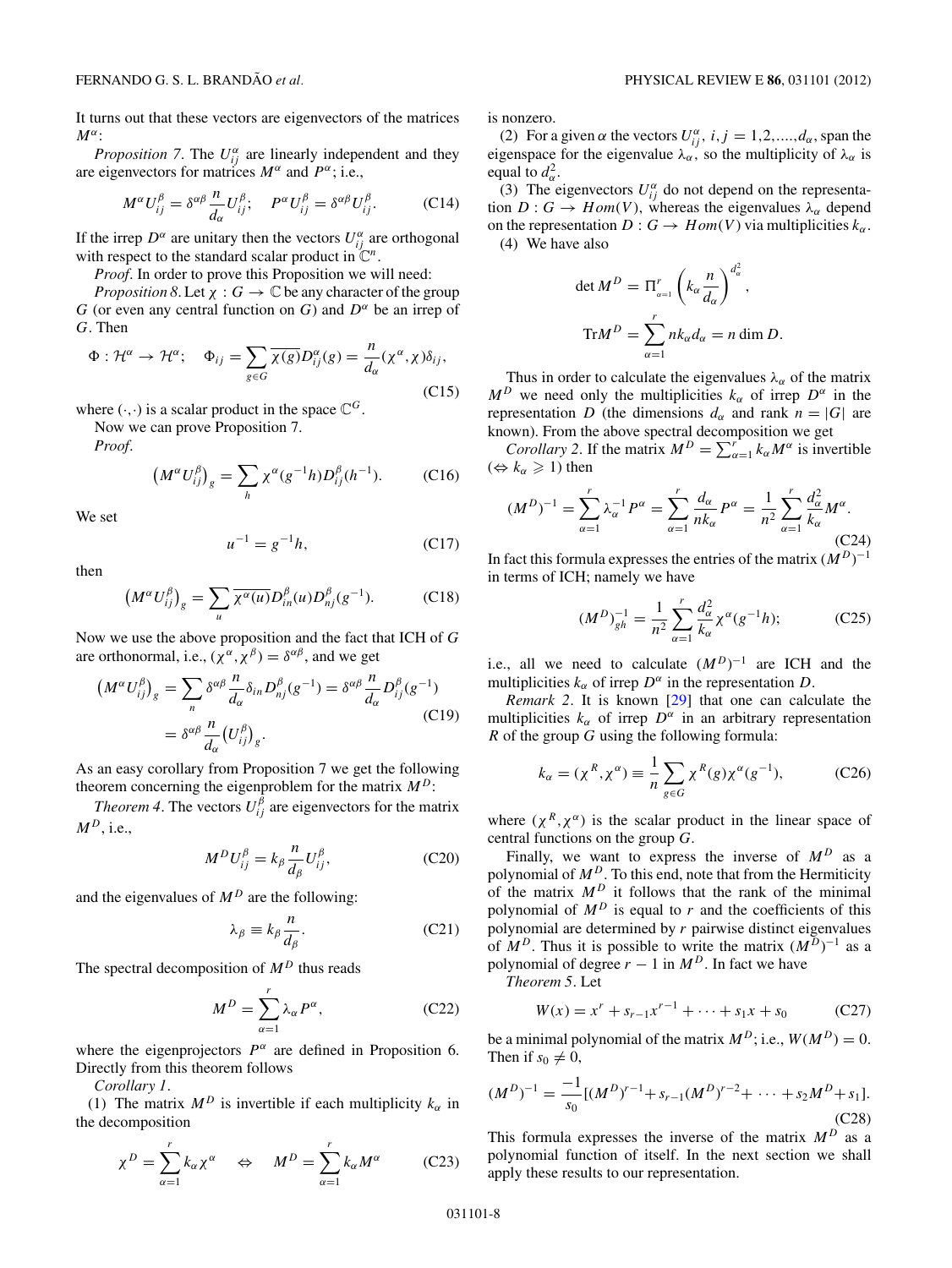### **2. Applications**

<span id="page-8-0"></span>In this subsection we will apply the above results to a particular representation of the symmetric group *Sn*.

*Definition 3*. Let  $H = \otimes_{i=1}^{n} \mathbb{C}^{d}$ , so dim  $H = d^{n}$ . We define the representation  $D$  of the group  $S_n$  in the space  $H$  by means of operators which swap subsystems:

$$
\forall \sigma \in S_n \quad D(\sigma)(e_{i_1} \otimes e_{i_2} \otimes \dots \otimes e_{i_n})
$$
  
=  $e_{\sigma^{-1}(i_1)} \otimes e_{\sigma^{-1}(i_2)} \otimes \dots \otimes e_{\sigma^{-1}(i_n)},$  (C29)

where  $\{e_i\}_{i=1}^d$  is a basis of  $\mathbb{C}^d$ . In other words  $D(\sigma) = V_{\sigma}$ , using notation from previous sections.

An important property of any representation is its character and in this case it is not very difficult to prove that

*Proposition 9*. The character of the representation *D* :  $S_n \to Hom(H)$  has the following form:

$$
\forall \sigma \in S_n \quad \chi^D(\sigma) = d^{l(\sigma)}, \tag{C30}
$$

where  $l(\sigma)$  is the number of cycles in the cycle decomposition of  $\sigma \in S_n$ . It follows that in the case of the representation *D* of  $S_n$  the matrix  $M^D$  has the form

$$
M^{D} = (m_{\sigma\pi}) = (\chi^{D}(\sigma^{-1}\pi)) = (d^{l(\sigma^{-1}\pi)}).
$$
 (C31)

*Example 1*. For the group  $S_3$  the matrix  $M^D$  is the following:

$$
M^{D} = \begin{pmatrix} d^{3} & d^{2} & d^{2} & d^{2} & d & d \\ d^{2} & d^{3} & d & d & d^{2} & d^{2} \\ d^{2} & d & d^{3} & d & d^{2} & d^{2} \\ d^{2} & d & d & d^{3} & d^{2} & d^{2} \\ d & d^{2} & d^{2} & d^{2} & d^{3} & d \\ d & d^{2} & d^{2} & d^{2} & d & d^{3} \end{pmatrix}.
$$
 (C32)

From Theorem 4 and Corollary 1 of the previous subsection it follows that in order to describe the basic properties of the matrix  $M<sup>D</sup>$ , in particular its eigenvalues and the inverse  $(M^D)^{-1}$ , one has to calculate the multiplicities  $k_\alpha$  of irrep  $D^\alpha$ in the representation *D*. Using the formula from Remark 2 and the character tables for  $S_3$  and  $S_4$  [\[29\]](#page-9-0) one gets

*Proposition 10*.

(1) The multiplicity coefficients  $k_{\alpha}$  for  $S_3$  are the following:

$$
k_1 = \frac{1}{6}(d^3 + 3d^2 + 2d); \quad k_2 = \frac{1}{6}(d^3 - 3d^2 + 2d);
$$
  
\n
$$
k_3 = \frac{1}{3}(d^3 - d).
$$
 (C33)

(2) The multiplicity coefficients  $k_{\alpha}$  in the case of  $S_4$  are of the form

$$
k_1 = \frac{1}{4!}d(d+1)(d+2)(d+3);
$$
  
\n
$$
k_2 = \frac{1}{4!}d(d-1)(d-2)(d-3);
$$
  
\n
$$
k_3 = \frac{2}{4!}d^2(d^2-1);
$$
  
\n
$$
k_4 = \frac{3}{4!}d(d^2-1)(d-2);
$$
  
\n
$$
k_5 = \frac{3}{4!}d(d^2-1)(d+2).
$$
 (C34)

From Theorem 4 we get immediately the values of the corresponding eigenvalues and then from Corollary 1 and Theorem 5 we get

*Theorem 6*. For *S*<sup>3</sup> we have

$$
M^{-1} = \frac{1}{d^3(d^2 - 1)^2(d^2 - 4)}
$$
  
× [M<sup>2</sup> – 3d(d<sup>2</sup> + 1)M + 3d<sup>4</sup>(d<sup>2</sup> – 1)1], (C35)

where  $d \neq 1,2$  and

$$
M^{-1} = \frac{1}{s_3} \begin{pmatrix} a_{11} & a_{12} & a_{13} & a_{14} & a_{15} & a_{16} \\ a_{21} & a_{22} & a_{23} & a_{24} & a_{25} & a_{26} \\ a_{31} & a_{32} & a_{33} & a_{34} & a_{35} & a_{36} \\ a_{41} & a_{42} & a_{43} & a_{44} & a_{45} & a_{46} \\ a_{51} & a_{52} & a_{53} & a_{54} & a_{55} & a_{56} \\ a_{61} & a_{62} & a_{63} & a_{64} & a_{65} & a_{66} \end{pmatrix},
$$
 (C36)

where

$$
a_{11} = d^6 - 3d^4 + 2d^2; \quad a_{12} = d^3 - d^5; \quad a_{13} = d^3 - d^5; a_{14} = d^3 - d^5; \quad a_{15} = 2d^4 - 2d^2; \quad a_{16} = 2d^4 - 2d^2; a_{21} = d^3 - d^5; \quad a_{22} = d^6 - 3d^4 + 2d^2; \quad a_{23} = 2d^4 - 2d^2; a_{24} = 2d^4 - 2d^2; \quad a_{25} = d^3 - d^5; \quad a_{26} = d^3 - d^5; a_{31} = d^3 - d^5; \quad a_{32} = 2d^4 - 2d^2; \quad a_{33} = d^6 - 3d^4 + 2d^2; a_{34} = 2d^4 - 2d^2; \quad a_{35} = d^3 - d^5; \quad a_{36} = d^3 - d^5; a_{41} = d^3 - d^5; \quad a_{42} = 2d^4 - 2d^2; \quad a_{43} = 2d^4 - 2d^2; a_{44} = d^6 - 3d^4 + 2d^2; \quad a_{45} = d^3 - d^5; \quad a_{46} = d^3 - d^5; a_{51} = 2d^4 - 2d^2; \quad a_{52} = d^3 - d^5; \quad a_{53} = d^3 - d^5; a_{54} = d^3 - d^5; \quad a_{55} = d^6 - 3d^4 + 2d^2; \quad a_{56} = 2d^4 - 2d^2; a_{61} = 2d^4 - 2d^2; \quad a_{62} = d^3 - d^5; \quad a_{63} = d^3 - d^5; a_{64} = d^3 - d^5; \quad a_{65} = 2d^4 - 2d^2; \quad a_{66} = d^6 - 3d^4 + 2d^2
$$
 and 
$$
s_3 = d^3(d^2 - 1)^2(d^2 - 4) = 9d^5 - 4d^3 - 6d^7 + d^9.
$$

In a similar way we obtain the result we used to prove Theorem 1.

*Theorem 7*. For *S*<sup>4</sup> we have

$$
M^{-1} = \frac{1}{s_5} (M^4 - s_1 M^3 + s_2 M^2 - s_3 M^1 + s_4 1), \quad (C37)
$$

where  $d \neq 1,2,3$  and

$$
s_1 = d^2(5d^2 + 19);
$$
  
\n
$$
s_2 = 2d^2(d^2 - 1)(5d^4 + 23d^2 + 20);
$$
  
\n
$$
s_3 = 2d^4(d^2 - 1)^2(5d^4 + 7d^2 + 12);
$$
  
\n
$$
s_4 = d^4(d^2 - 1)^3(d^2 - 4)(5d^4 - 9d^2 + 36);
$$
  
\n
$$
s_5 = d^6(d^2 - 1)^4(d^2 - 4)^2(d^2 - 9).
$$
\n(C38)

### **3. Miscellaneous facts about matrix** *M <sup>D</sup>*

It turns out that the matrix  $M<sup>D</sup>$  may be written as a linear combination of adjacency matrices of the so-called commutative association scheme (see [\[30\]](#page-9-0)) determined by the class structure of the group *G.*

*Definition 4.* Let  $C_1 = \{e\}$ ,  $C_2, \ldots, C_r$  be the conjugacy classes of the group *G*. We define the *i*th relation  $R_i$  on  $G \times G$ in the following way:

$$
(g,h)\in R_i\quad\Leftrightarrow\quad g^{-1}h\in C_i.
$$

Then the pair  $(G, {R_i}_{i=1}^r)$  is a commutative association scheme and by *Ai* we denote the corresponding adjacency matrices